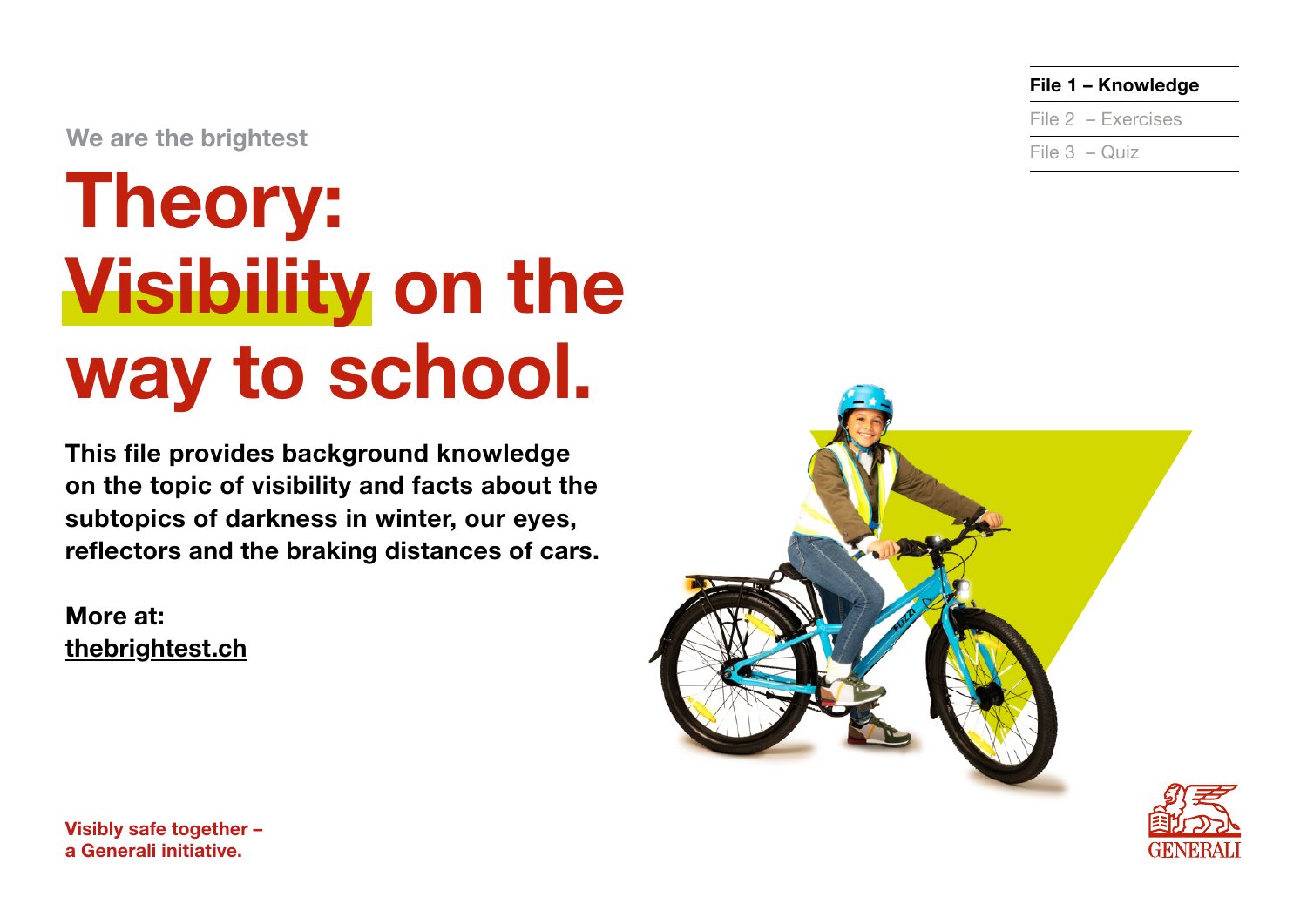# Fact 1 The days are shorter during winter.

Earth orbits the sun. It also rotates around its own axis. So, while the sun's always shining, it doesn't reach some parts of Earth. That's why we have daytime and nighttime.

Earth is always slightly tilted towards the sun. During summer, the sun shines on our part of Earth for longer. And for a shorter time during winter. So it gets light later and dark earlier.

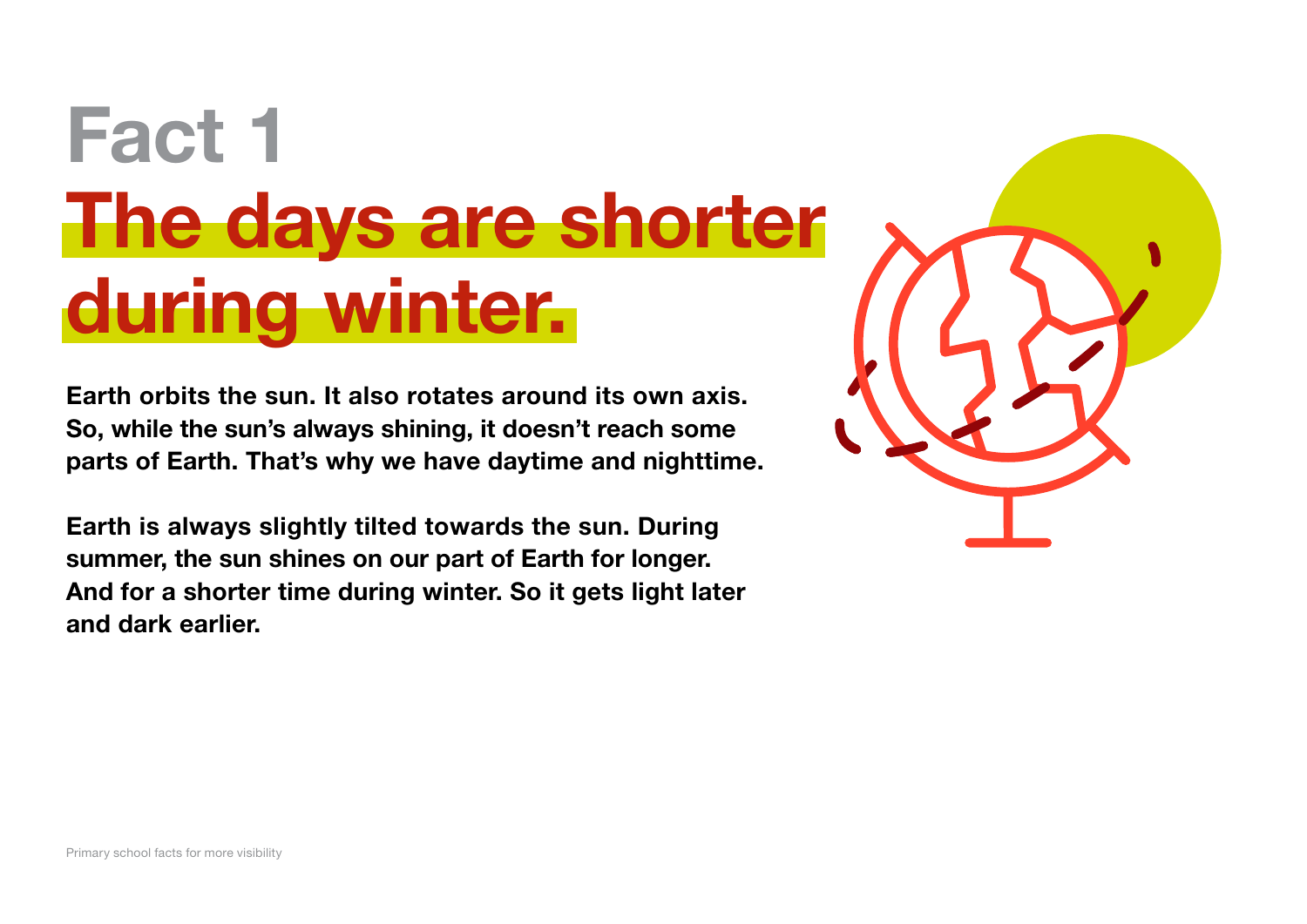# Fact 2 Seeing in the dark is more difficult.

Sight is very important for humans. It's the sense that allows us to recognise our surroundings and control our movements.

Our eyes automatically adjust to the ambient light. When it's bright, lots of light hits our eyes. Then our pupils shrink. But when it gets dark, our pupils get bigger. When we enter a very dark room from a bright one, our eyes take a long time to adjust. It can take up to 30 minutes for them to get used to the new low-light environment.

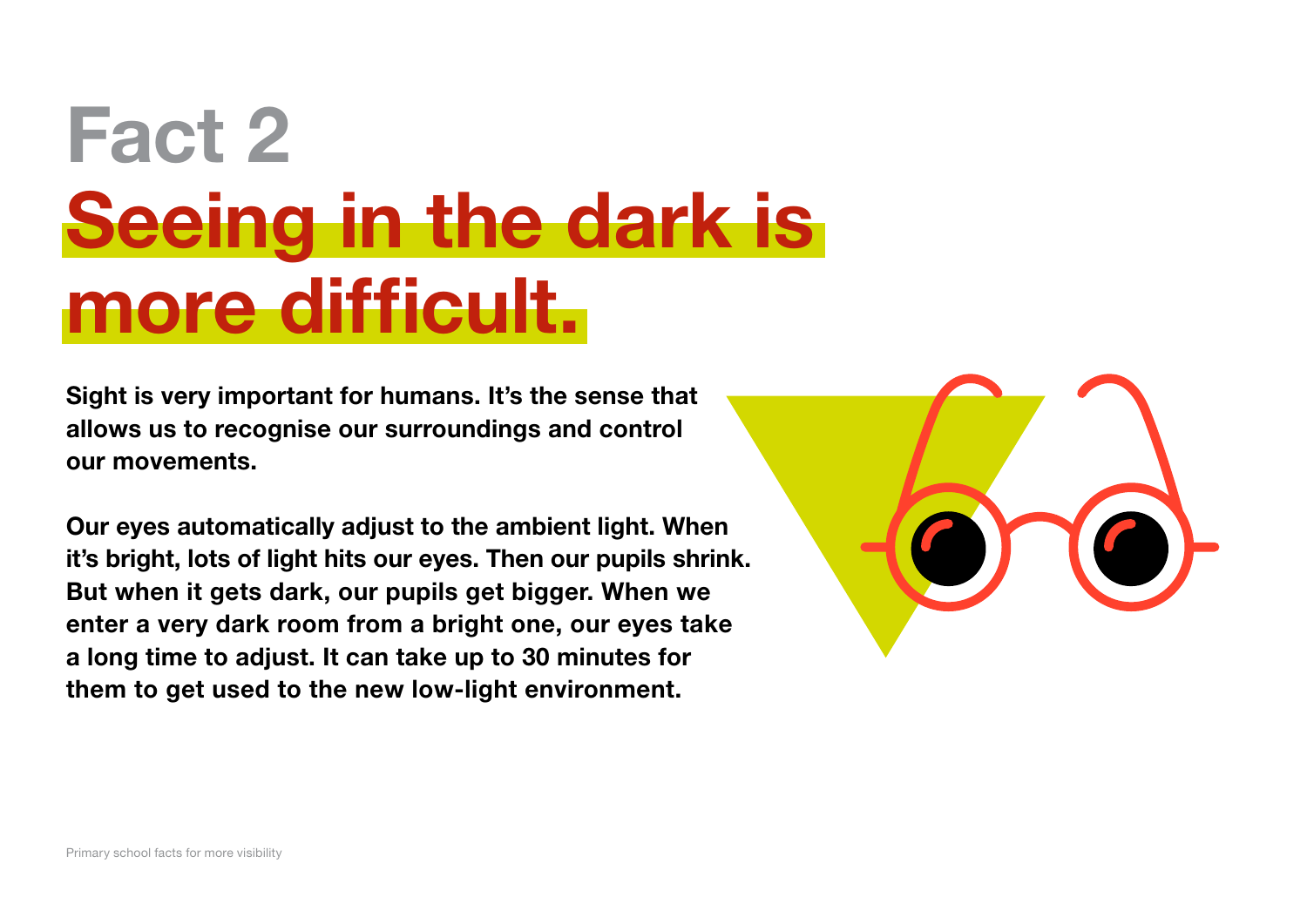# Fact 3 **Reflectors** shine back.

Lamps produce light; reflectors do not. They "only" reflect the light that falls on them. The Latin verb "reflectare" literally means "to bend back". This effect means a bright reflection is produced when a car's headlamps shine on the reflectors we're wearing, for example.

Incidentally, reflectors are also found in nature. Animals like cats and dogs have reflective layers in their eyes. That's why they can see much better in the dark than us humans. And why their eyes glow when we shine a light on them.